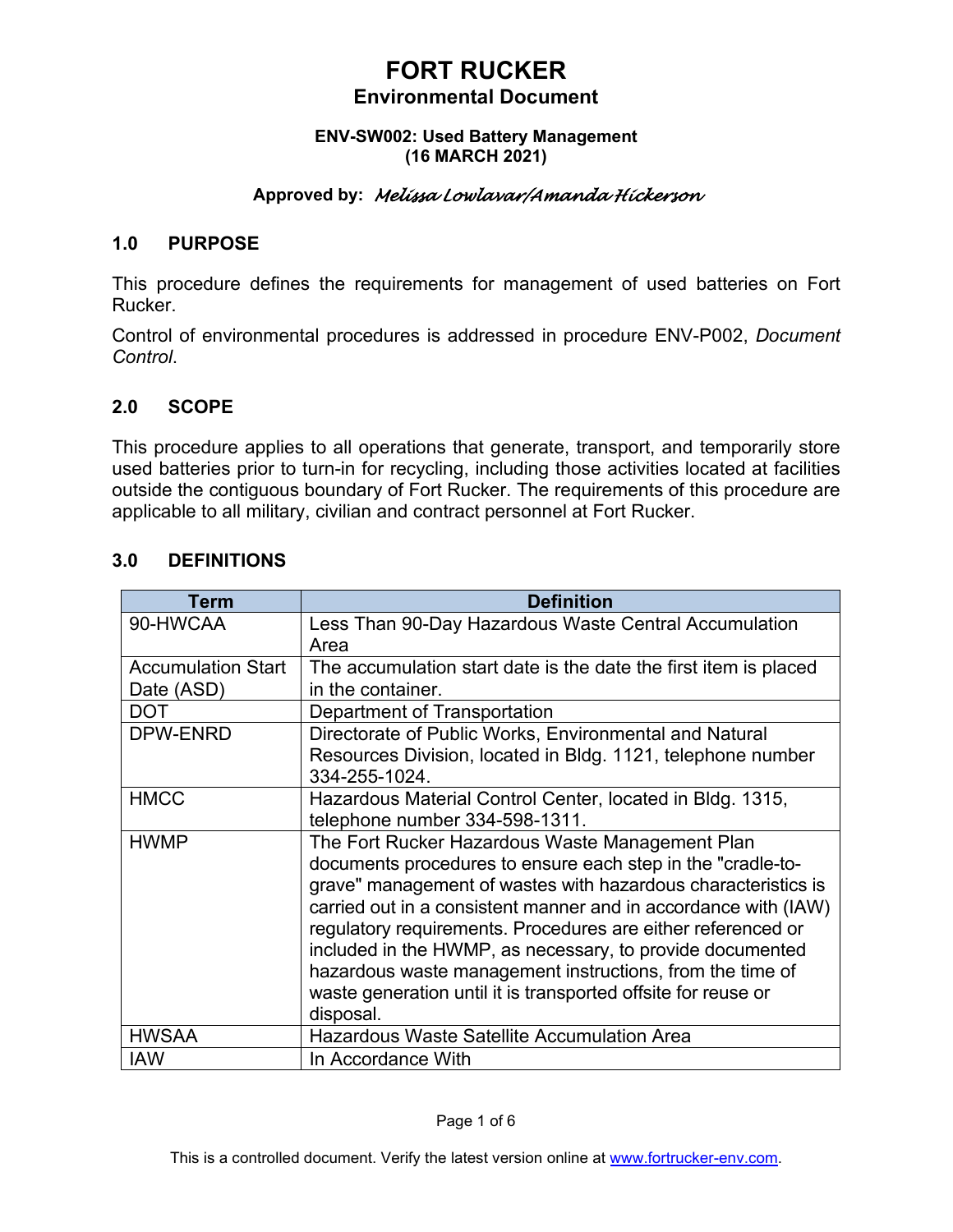#### **ENV-SW002: Used Battery Management (16 MARCH 2021)**

| Term                    | <b>Definition</b>                                                                                                                                                                                                                                                                                                                                                                                                                                                                                                                                                                               |
|-------------------------|-------------------------------------------------------------------------------------------------------------------------------------------------------------------------------------------------------------------------------------------------------------------------------------------------------------------------------------------------------------------------------------------------------------------------------------------------------------------------------------------------------------------------------------------------------------------------------------------------|
| <b>Recycling Center</b> | Recycling Center, located in Bldg. 9322, telephone number<br>334-255-0468.                                                                                                                                                                                                                                                                                                                                                                                                                                                                                                                      |
| <b>Universal Waste</b>  | Universal wastes are hazardous wastes that are subject to less<br>stringent hazardous waste management regulations,<br>particularly by allowing more time for accumulation of these<br>wastes in order to facilitate appropriate recycling or disposal.<br>Five types of waste are covered under the universal waste<br>regulations: batteries, pesticides, mercury-containing<br>equipment, lamps, and aerosol cans.                                                                                                                                                                           |
| <b>Used Battery</b>     | A device that produced electricity and may have several<br>primary or secondary cells arranged in parallel or series. The<br>typical batteries that are used at Fort Rucker are:<br>Alkaline (e.g., 9-volt, D, C, AA, AAA, alkaline button) -<br>Managed as Non-Hazardous Waste, recycled when<br>possible.<br>Lithium, Nickel-Cadmium (NiCd), Mercuric-Oxide<br>(button and other), Nickel-Metal Hydride (NiMH), Silver<br>Oxide, Silver-Zinc, Zinc-Carbon, Zinc Air - Managed as<br>Universal Waste, recycled when possible.<br>Lead-Acid – Managed as one-for-one exchange for<br>recycling. |

## **4.0 RESPONSIBILITIES**

It is the responsibility of each unit, organization or contractor working on Fort Rucker to follow these procedures.

## **5.0 PROCEDURE**

### **5.1 Non-Hazardous Used Batteries**

- 5.1.1 Used single-use dry cell Alkaline (e.g., 9-volt, D, C, AA, AAA, alkaline button) will be managed as Non-Hazardous Waste.
- 5.1.2 Non-Hazardous used single-use dry cell Alkaline (e.g., nine-volt, D, C, AA, AAA, alkaline button) batteries will be collected and segregated from Universal Waste batteries (e.g., Lithium, Mercury, NiCd) and Lead-Acid batteries in separate containers.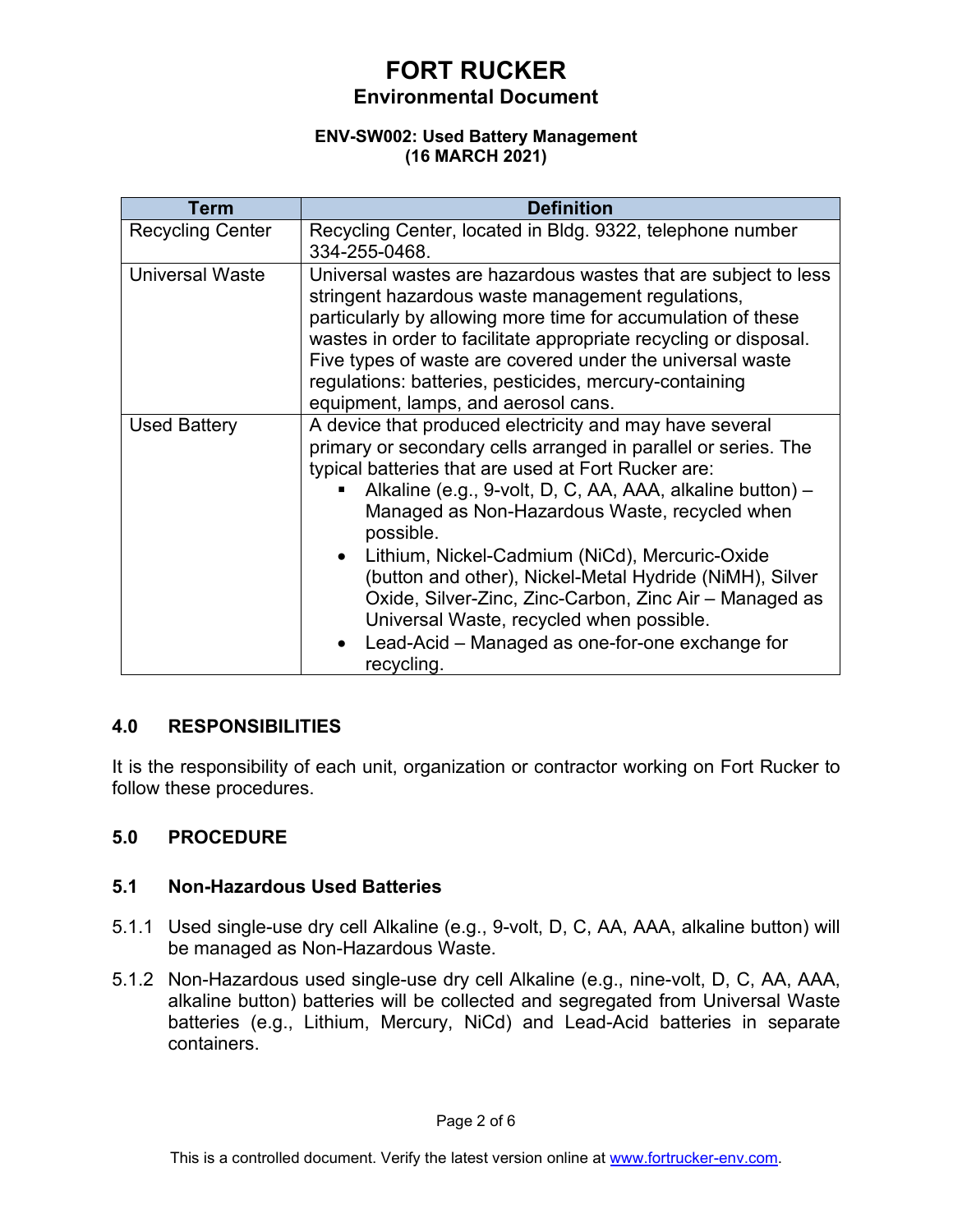#### **ENV-SW002: Used Battery Management (16 MARCH 2021)**

### 5.1.3 Accumulating Used Non-Hazardous Batteries

- 5.1.3.1 Each unit, organization or contractor must collect the used single-use dry cell Alkaline batteries in a DOT approved container with a closing lid.
- 5.1.3.2 The spent, dry cell Alkaline are not required to be individually segregated. They may simply be containerized in a DOT approved container. See U.S. Department of Transportation Pipeline and Hazardous Materials Safety Administration clarification letter dated 23 Jun 2009 for additional information regarding this Non-Hazardous/Non-Regulated Waste.
- 5.1.3.3 The unit, organization or contractor will ensure each container has the proper label affixed. The label must identify the contents to be accumulated in the container. The label must meet the following requirements:
	- All labels must be visible on the container
	- All labels must be right side up
	- All labels must contain the words:
	- "Non-Hazardous Waste"
	- "Used Batteries"
- 5.1.4 The unit, organization or contractor is to coordinate the turn-in of the used batteries with the HMCC Customer Service Representative at 334-598-1311.
- 5.1.5 HMCC personnel will remove the lid of each container before accepting batteries. Used batteries that have not been properly segregated will not be taken.
- 5.1.6 All containers holding used batteries are to be maintained, closed (as defined by the container manufacturer), labeled, and in good condition. Spill equipment is to be near the used battery accumulation site. Management of these used battery accumulation areas is to be IAW the Installation's HWMP at all times.
- 5.1.7 Whenever possible, recycling is preferable to disposal. This will be handled through the Fort Rucker Recycling Center or HMCC depending on availability. The DPW-ENRD Recycling program manager may be reached at 334-255-2080.

### **5.2 Universal Waste Batteries**

5.2.1 Used Lithium, Nickel Cadmium (NiCd), Mercuric-Oxide (button and other), NiMH, Silver Oxide, Silver-Zinc, Zinc-Carbon, and Zinc Air batteries will be managed as Universal Waste.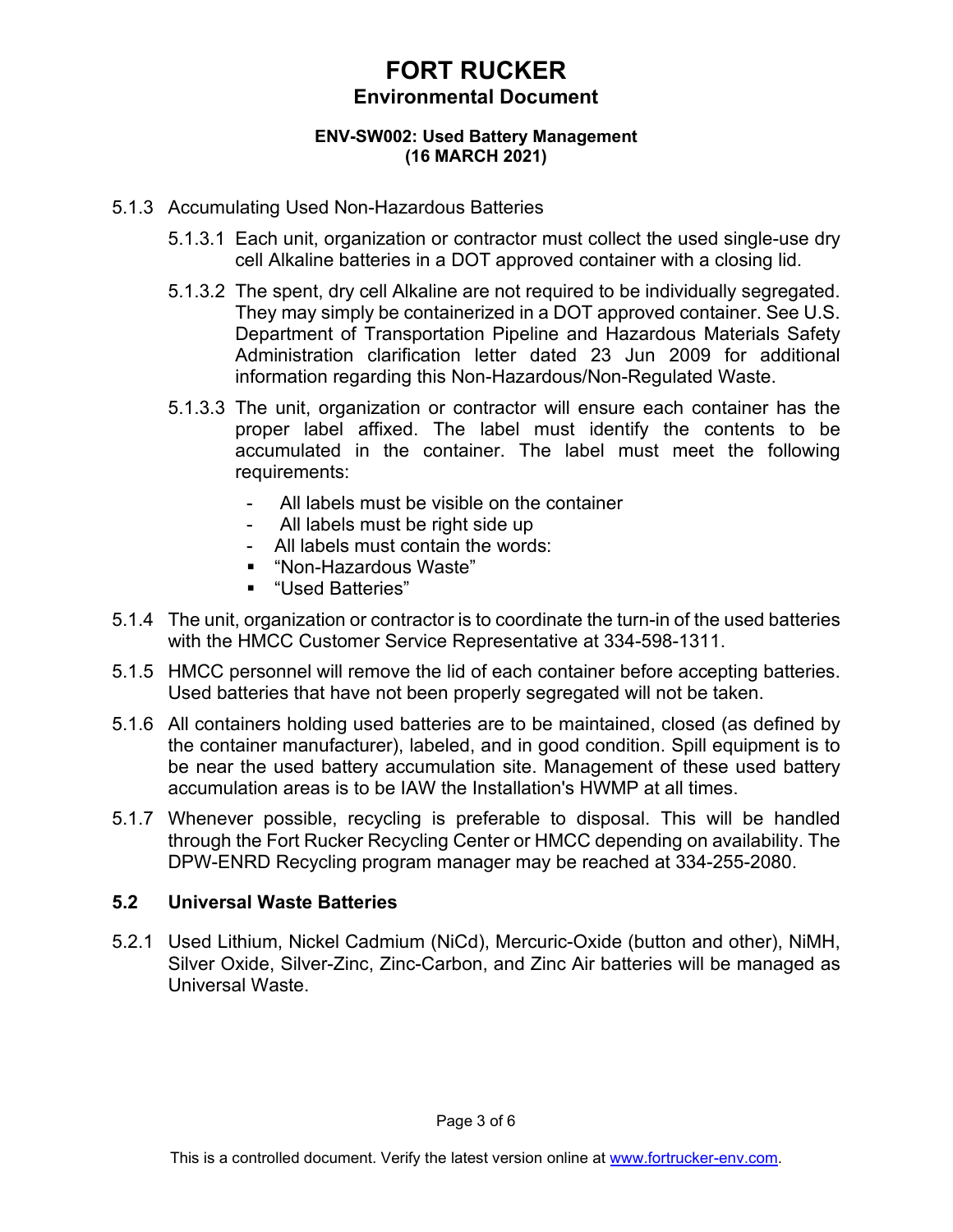#### **ENV-SW002: Used Battery Management (16 MARCH 2021)**

- 5.2.2 Accumulating Universal Waste Batteries
	- 5.2.2.1 Universal Waste batteries (e.g., Lithium, NiCd, Mercuric-Oxide, Nickel Metal-Hydride (NiMH), Silver Oxide, Silver-Zinc, Zinc-Carbon, and Zinc Air batteries) will be collected in DOT approved containers with a closing lid.
	- 5.2.2.2 Units, organizations or contractors are responsible for ensuring that all used batteries are properly segregated to prevent short-circuiting during storage and transportation. Universal Waste batteries will be segregated by one of the following methods:
		- placing batteries in the original inner package;
		- taping the positive end of the batteries; or,
		- by using plastic "baggies" to separate individual batteries.
	- 5.2.2.3 The unit, organization or contractor will ensure each container has the proper label affixed. The label shall meet the following requirements:
		- All labels must be visible on the container
		- All labels must be right side up
		- All labels must contain:
		- **the words "UNIVERSAL WASTE",**
		- the words "Used Battery(ies)", or "Universal Waste Battery(ies)", or "Waste Battery(ies)", and
		- the accumulation start date (ASD) (the date the first used battery was placed in the container).
	- 5.2.2.4 All containers holding used batteries are to be maintained, kept closed (as defined by the container manufacturer), labeled, and in good condition. Spill equipment is to be near the used battery accumulation site. Management of these used battery accumulation areas is to be IAW the Installation's HWMP at all times.
- 5.2.3 Turning In Universal Waste Batteries
	- 5.2.3.1 Universal Waste batteries must be turned in for disposal within six months of the ASD, regardless if full or not. Containers of Universal Waste batteries for turn in are to be accompanied by a completed DD Form 1348-1A.
	- 5.2.3.2 The unit, organization or contractor is to coordinate the turn-in of Universal Waste batteries with the HMCC Customer Service Representative at 334-598-1311.
- 5.2.4 HMCC personnel will remove the lid of each container before accepting batteries. Used batteries that have not been properly segregated or properly packaged will not be taken.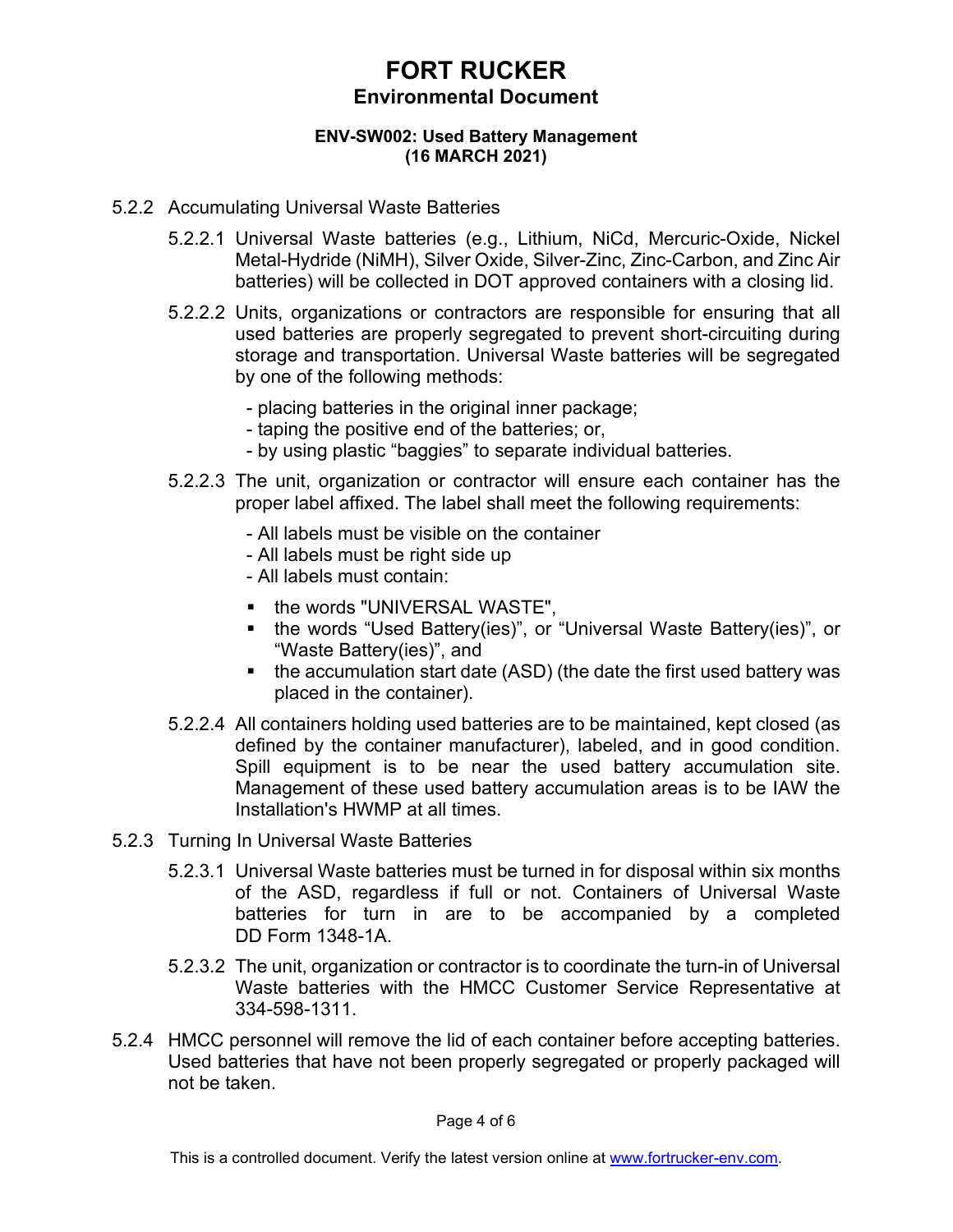#### **ENV-SW002: Used Battery Management (16 MARCH 2021)**

5.2.5 Whenever possible, recycling is preferable to disposal. This will be handled through the Fort Rucker Recycling Center or HMCC depending on availability. The DPW-ENRD Recycling program manager may be reached at 334-255-2080.

### **5.3 Lead-Acid Batteries**

- 5.3.1 Units, organizations or contractors will recycle used Lead-Acid batteries using the one-for-one exchange program. This program provides a one-for-one exchange of new Lead-Acid batteries for unserviceable Lead-Acid batteries.
- 5.3.2 Accumulating Lead-Acid Batteries for Recycling
	- 5.3.2.1 Both new and used Lead-Acid batteries should be stored in covered areas on pallets or in a covered spill containment pallet.
	- 5.3.2.2 Lead-Acid batteries do not need to be labeled.
	- 5.3.2.3 Draining batteries before collection is not necessary.
	- 5.3.2.4 Although Lead-Acid batteries are not managed as Universal Waste, the unit, organization or contractor should not accumulate the batteries for an extended period of time and should implement a method to demonstrate how long the Lead-Acid batteries have been stored between shipments.
- 5.3.3 Recycling Used Lead-Acid Batteries
	- 5.3.3.1 Units, organizations or contractors are responsible for ensuring that used Lead-Acid batteries are properly recycled using the one-for-one exchange program.
	- 5.3.3.2 The one-for-one exchange program vendor supplies new batteries to organizations and picks up any used batteries that have been collected.
	- 5.3.3.3 The vendor takes the entire Lead-Acid battery (including the electrolyte solution) and transports the batteries to a battery recycler for recycling.
	- 5.3.3.4 If the vendor does not have a particular facility on their pickup route, the unit, organization or contractor may turn in their used Lead-Acid batteries to the HMCC.
	- 5.3.3.5 The unit, organization or contractor is to coordinate the turn-in of used Lead-Acid batteries with the HMCC Customer Service Representative at 334-598-1311.
- 5.3.4 A battery acid spill kit is to be near the used Lead-Acid battery accumulation site. Management of these used battery accumulation areas is to be IAW the Installation's HWMP at all times.